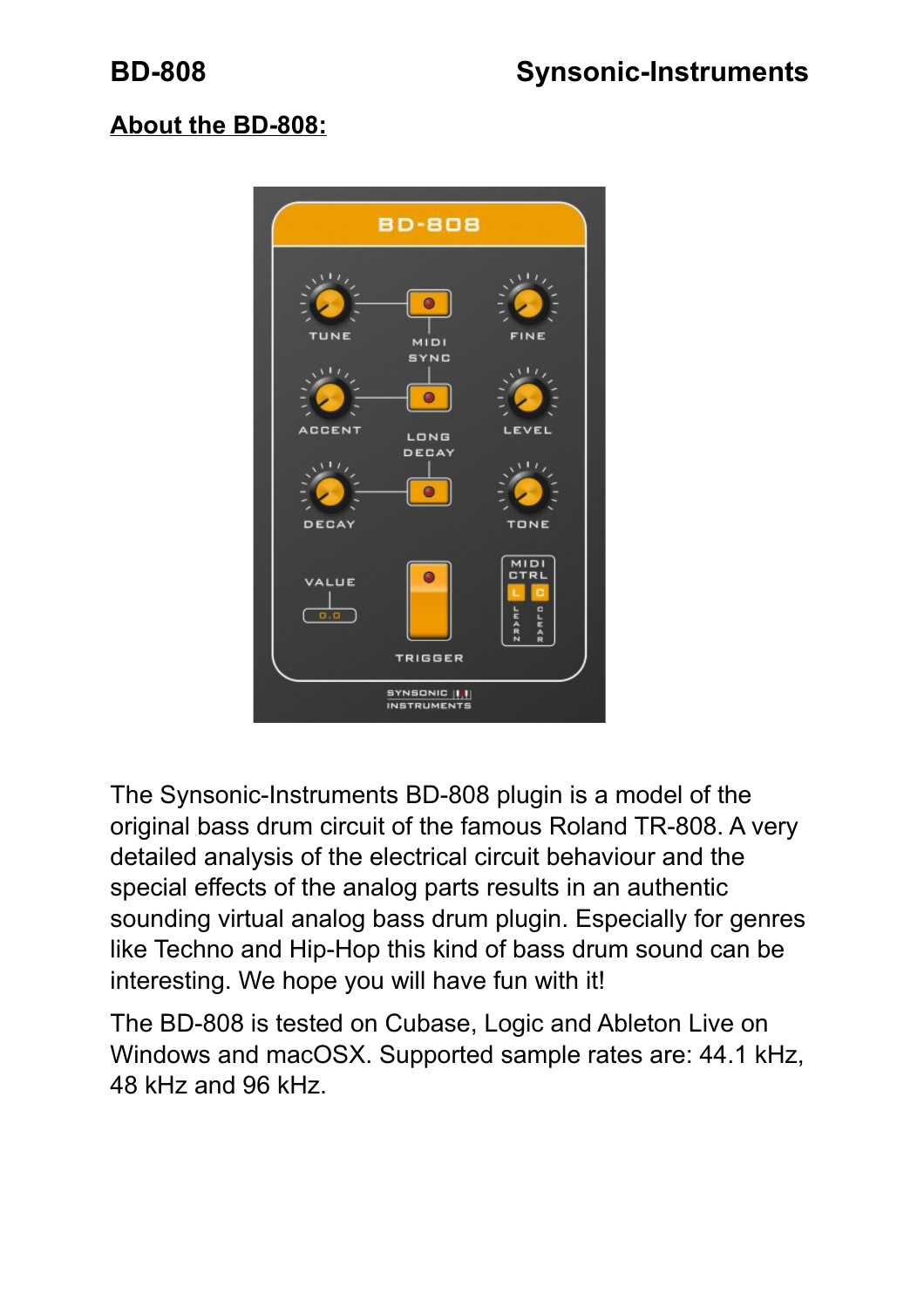# **Adjustable Parameters:**

**Tune[-12,+12]:** Controls the pitch of the BD-808 in halftones. Lowering the pitch generates subbass-frequencies and increasing the pitch generates tom-like sounds.

**Fine[-100,+100]:** Controls the pitch of the BD-808 in cents. You can use this parameter for matching the base frequency.

**Accent[0,1]:** This parameter controls how hard the BD-808 is triggered. It can be used to get a dynamic playable bass drum.

**Level[0,1]:** Controls the output level.

**Difference between Accent and Level:** In the original bass drum circuit there is a level and an accent control. The accent control can be automated and has a slightly impact on the bass drum sound. In contrast the level control has no influence on the sound and is used to set the appropriate output level.

**Decay[0.1]:** Controls how slow the bass drum sound decays. For the maximum setting you will get boomy sounds, whereas for the minimum setting you will get a click-like sound.

**Tone[0,1]:** With this control you can set the output filter of the BD-808. For lower settings the sound will be rather dull. For higher settings the sound will become more clicky.

**MIDI-Sync-Tune:** By enabling this switch, the pitch of the BD-808 will depend on the note value of the incoming MIDI messages. Thereby you can play the BD-808 as a bass-synth.

**MIDI-Sync-Accent:** By enabling this switch, the accent of the BD-808 will depend on the velocity value of the incoming MIDI messages. Thereby you can play the BD-808 dynamically. Turn down the accent control to get the full dynamic range.

**Long-Decay:** By enabling this switch, the decay range is extended, so you will get extra long bass drum sounds.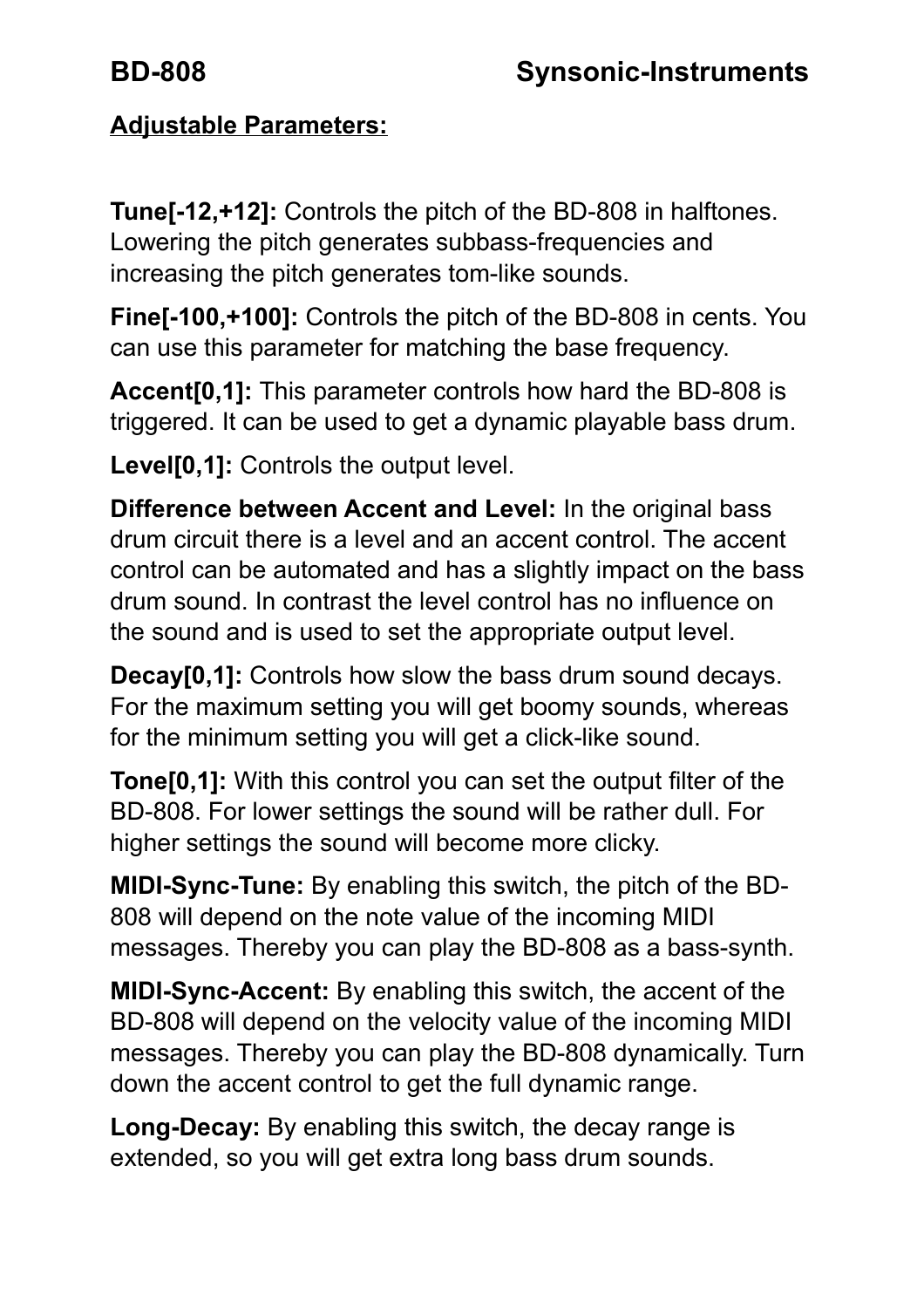**Trigger-Pad:** By clicking the triggerpad you can trigger the BD-808 manually.

**Trigger-LED:** The trigger led indicates when the BD-808 is triggered, either manually or by a MIDI event.

**Value Display:** displays the value of current settings.

**MIDI-CTRL-LEARN:** If you would like to control a parameter of the BD-808 with an external MIDI controller, activate the MIDI-LEARN Switch. Then twiddle the control of the BD-808 you want to control. Afterwards twiddle the knob of your MIDI-Controller. Then deactivate the MIDI-LEARN function.

**MIDI-CTRL-CLEAR:** To remove a controller assignment activate the MIDI-CLEAR switch and twiddle the BD-808 parameter for which you want to delete the assignment.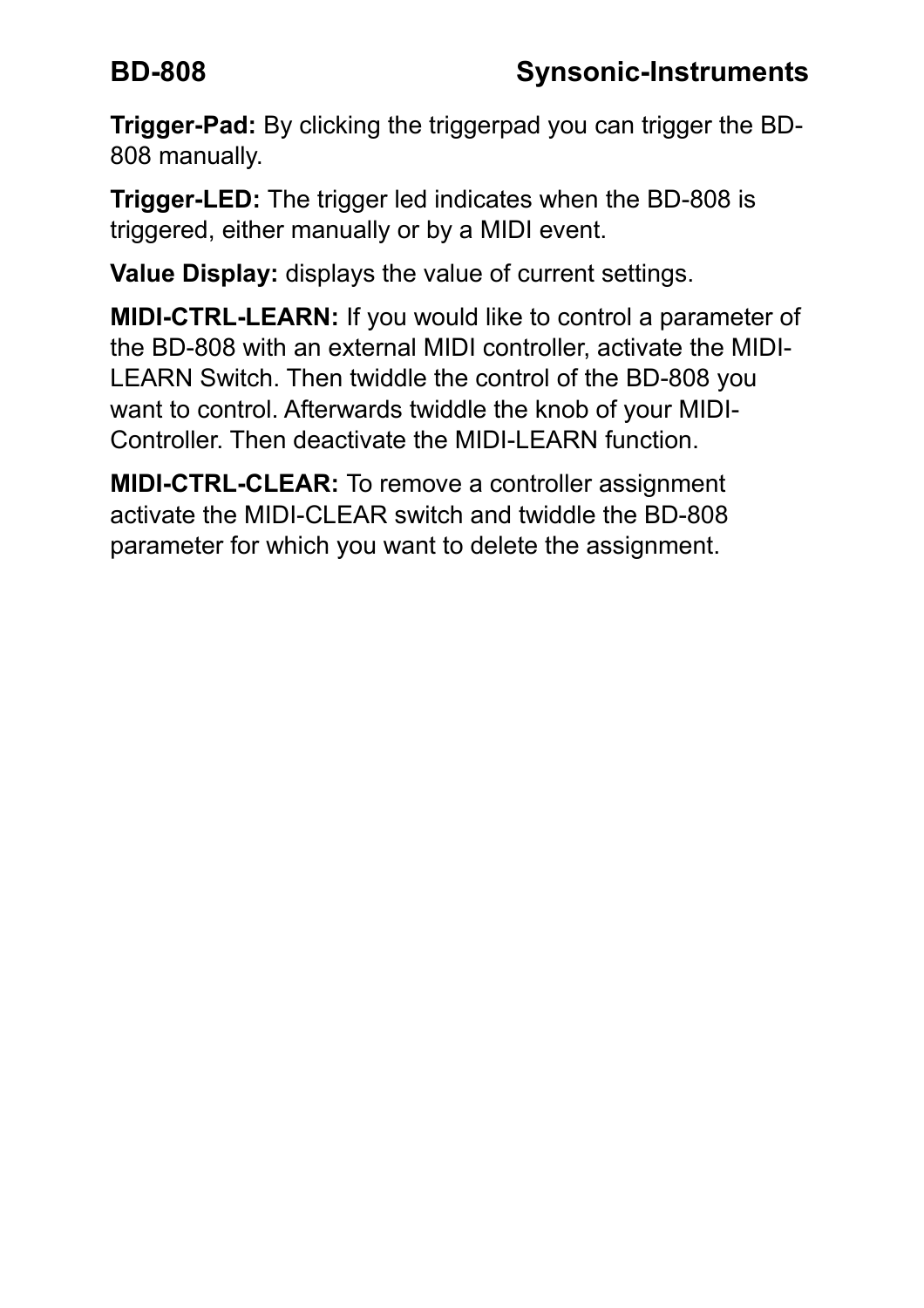## **LICENSE**

#### **1. GRANT OF LICENSE.**

The SOFTWARE PRODUCT is licensed as follows:

(a) Installation and Use.

Synsonic-Instruments grants you the right to install and use copies of the SOFTWARE PRODUCT on your computer running a validly licensed copy of the operating system for which the SOFTWARE PRODUCT was designed.

(b) Backup Copies.

You may also make copies of the SOFTWARE PRODUCT as may be necessary for backup and archival purposes.

#### **2. DESCRIPTION OF OTHER RIGHTS AND LIMITATIONS.**

(a) Maintenance of Copyright Notices.

You must not remove or alter any copyright notices on any and all copies of the SOFTWARE PRODUCT.

(b) Distribution.

You may not distribute registered copies of the SOFTWARE PRODUCT to third parties. Evaluation versions available for download from Synsonic-Instruments websites may be freely distributed.

(c) Prohibition on Reverse Engineering, Decompilation, and Disassembly. You may not reverse engineer, decompile, or disassemble the SOFTWARE PRODUCT, except and only to the extent that such activity is expressly permitted by applicable law notwithstanding this limitation. (d) Rental.

You may not rent, lease, or lend the SOFTWARE PRODUCT.

(e) Support Services.

Synsonic-Instruments may provide you with support services related to the SOFTWARE PRODUCT ("Support Services"). Any supplemental software code provided to you as part of the Support Services shall be considered part of the SOFTWARE PRODUCT and subject to the terms and conditions of this EULA.

(f) Compliance with Applicable Laws.

You must comply with all applicable laws regarding use of the SOFTWARE PRODUCT.

### **3. TERMINATION**

Without prejudice to any other rights, Synsonic-Instruments may terminate this EULA if you fail to comply with the terms and conditions of this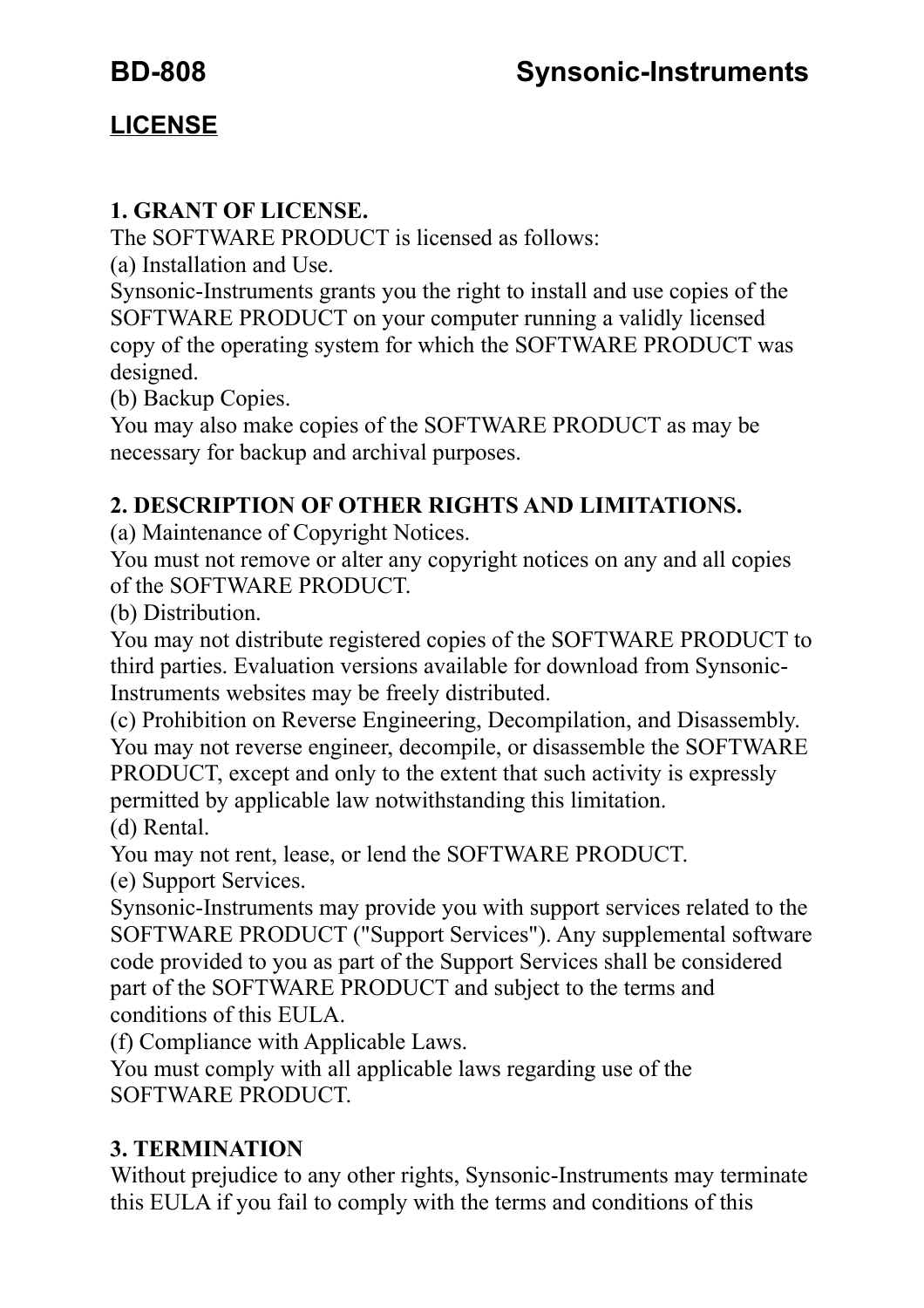EULA. In such event, you must destroy all copies of the SOFTWARE PRODUCT in your possession.

#### **4. COPYRIGHT**

All title, including but not limited to copyrights, in and to the SOFTWARE PRODUCT and any copies thereof are owned by Synsonic-Instruments or its suppliers. All title and intellectual property rights in and to the content which may be accessed through use of the SOFTWARE PRODUCT is the property of the respective content owner and may be protected by applicable copyright or other intellectual property laws and treaties. This EULA grants you no rights to use such content. All rights not expressly granted are reserved by Synsonic-Instruments.

#### **5. NO WARRANTIES**

Synsonic-Instruments expressly disclaims any warranty for the SOFTWARE PRODUCT. The SOFTWARE PRODUCT is provided 'As Is' without any express or implied warranty of any kind, including but not limited to any warranties of merchantability, noninfringement, or fitness of a particular purpose. Synsonic-Instruments does not warrant or assume responsibility for the accuracy or completeness of any information, text, graphics, links or other items contained within the SOFTWARE PRODUCT. Synsonic-Instruments makes no warranties respecting any harm that may be caused by the transmission of a computer virus, worm, time bomb, logic bomb, or other such computerprogram. Synsonic-Instruments further expressly disclaims any warranty or representation to Authorized Users or to any third party.

#### **6. LIMITATION OF LIABILITY**

In no event shall Synsonic-Instruments be liable for any damages (including, without limitation, lost profits, business interruption, or lost information) rising out of 'Authorized Users' use of or inability to use the SOFTWARE PRODUCT, even if Synsonic-Instruments has been advised of the possibility of such damages. In no event will Synsonic-Instruments be liable for loss of data or for indirect, special, incidental, consequential (including lost profit), or other damages based in contract, tort or otherwise. Synsonic-Instruments shall have no liability with respect to the content of the SOFTWARE PRODUCT or any part thereof, including but not limited to errors or omissions contained therein, libel, infringements of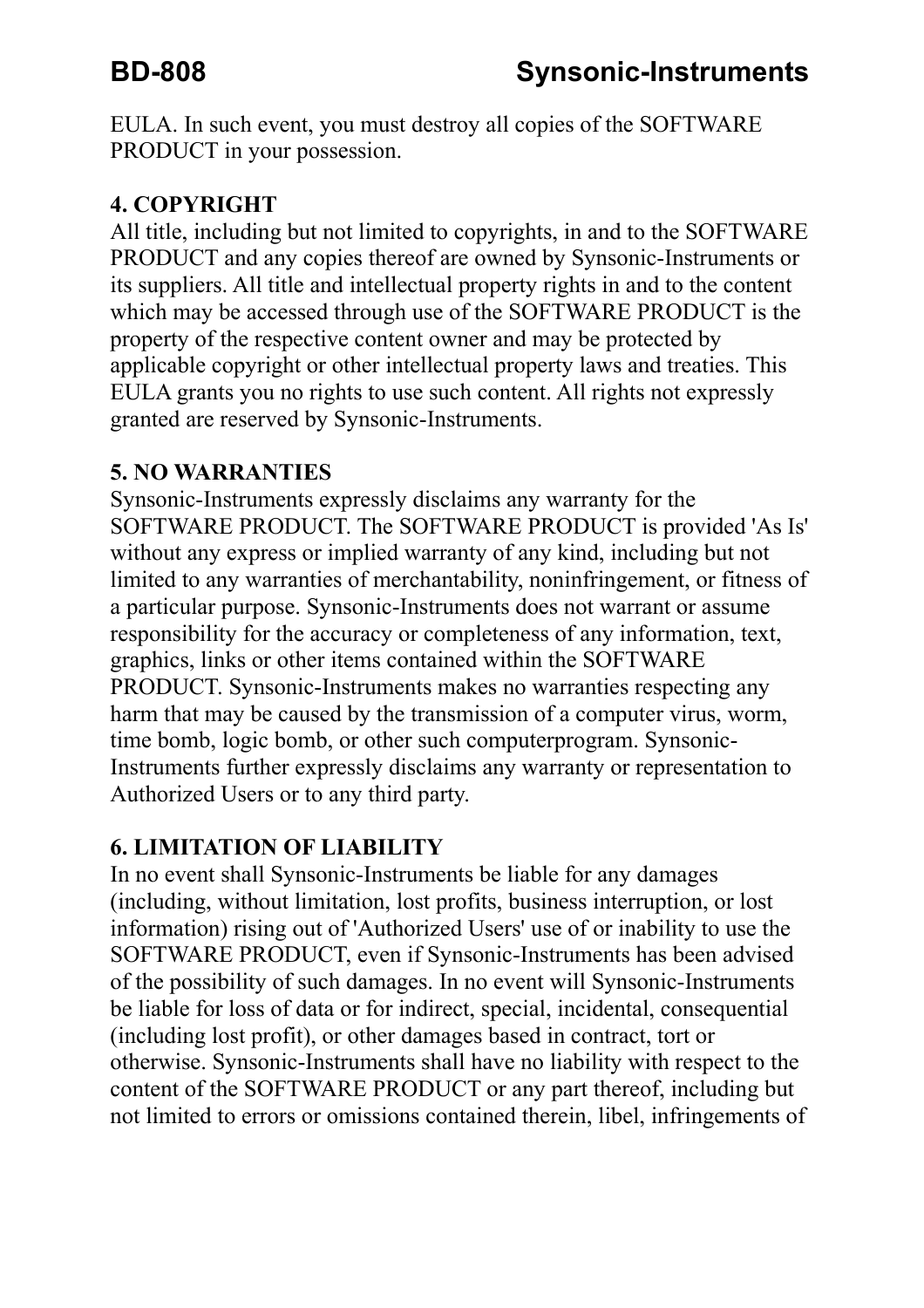# **BD-808 Synsonic-Instruments**

rights of publicity, privacy, trademark rights, business interruption, personal injury, loss of privacy, moral rights or the disclosure of confidential information.

### **Remarks:**



VST is a trademark and software of Steinberg Media Technologies GmbH